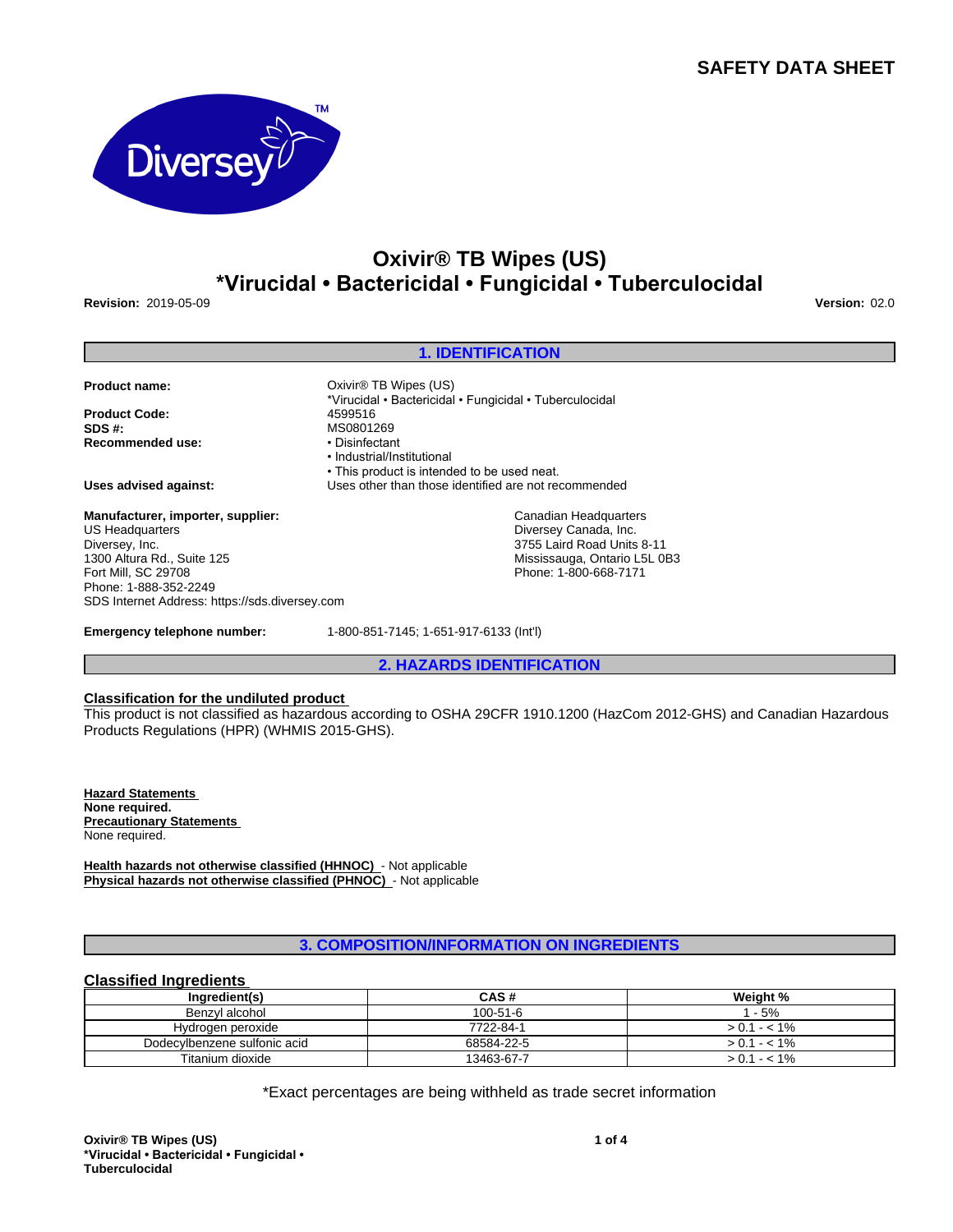## **4. FIRST AID MEASURES**

## **Undiluted Product:**

**Eyes:** Rinse with plenty of water. If irritation occurs and persists, get medical attention. **Skin:** No specific first aid measures are required. **Inhalation:** No specific first aid measures are required. **Ingestion:** Rinse mouth with water.

**Most Important Symptoms/Effects:** No information available. **Immediate medical attention and special treatment needed** Not applicable.

#### **5. FIRE-FIGHTING MEASURES**

**Specific methods:** No special methods required<br> **Suitable extinguishing media:** The product is not flammable **Specific hazards:** None known.

The product is not flammable. Extinguish fire using agent suitable for surrounding fire.

**Special protective equipment for firefighters:** As in any fire, wear self-contained breathing apparatus pressure-demand, MSHA/NIOSH (approved or equivalent) and full protective gear.

**Extinguishing media which must not be used for safety reasons:** No information available.

## **6. ACCIDENTAL RELEASE MEASURES**

**Environmental precautions and clean-up methods:**

**Personal precautions:** Put on appropriate personal protective equipment (see Section 8.). Clean-up methods - large spillage. Absorb spill with inert material (e.g. dry sand or earth), then place in a chemical waste container. Use a water rinse for final clean-up.

## **7. HANDLING AND STORAGE**

**Handling:** Avoid contact with skin and eyes. FOR COMMERCIAL AND INDUSTRIAL USE ONLY. **Storage:** Keep tightly closed in a dry, cool and well-ventilated place. **Aerosol Level (if applicable) :** Not applicable.

## **8. EXPOSURE CONTROLS / PERSONAL PROTECTION**

#### **Exposure Guidelines:** .

| Ingredient(s)     | CAS#       | <b>ACGIH</b>        | <b>OSHA</b>                  |
|-------------------|------------|---------------------|------------------------------|
| Hydrogen peroxide | 7722-84-1  | (TWA)<br>ppm (      | (TWA)<br>ppm                 |
|                   |            |                     | (TWA)<br>$.4 \text{ ma/m}^3$ |
| Titanium dioxide  | 13463-67-7 | (TWA)<br>∣0 mg/mª ( | 15 mg/m $3$ (TWA)            |

#### **Undiluted Product:**

#### **Engineering measures to reduce exposure:**

Good general ventilation should be sufficient to control airborne levels.

# **Personal Protective Equipment**<br> **Eye protection:**

No personal protective equipment required under normal use conditions. **Hand protection:** No personal protective equipment required under normal use conditions. **Skin and body protection:** No personal protective equipment required under normal use conditions. **Respiratory protection:** No personal protective equipment required under normal use conditions. **Hygiene measures:** Handle in accordance with good industrial hygiene and safety practice.

## **9. PHYSICAL AND CHEMICAL PROPERTIES**

**Physical State:** Wipes **Color:** Opaque, White **Evaporation Rate:** No information available **Odor:** Cherry Surfactant **Odor threshold:** No information available. **Boiling point/range: Not determined Melting point/range:** Not determined **Melting point/range:** Not determined **Autoignition temperature:** No information available **Solubility:** Insoluble **Solubility in other solvents:** No information available **Relative Density (relative to water):** 1.01

**Oxivir® TB Wipes(US) \*Virucidal•Bactericidal•Fungicidal•Tuberculocidal** **Decomposition temperature:** Not determined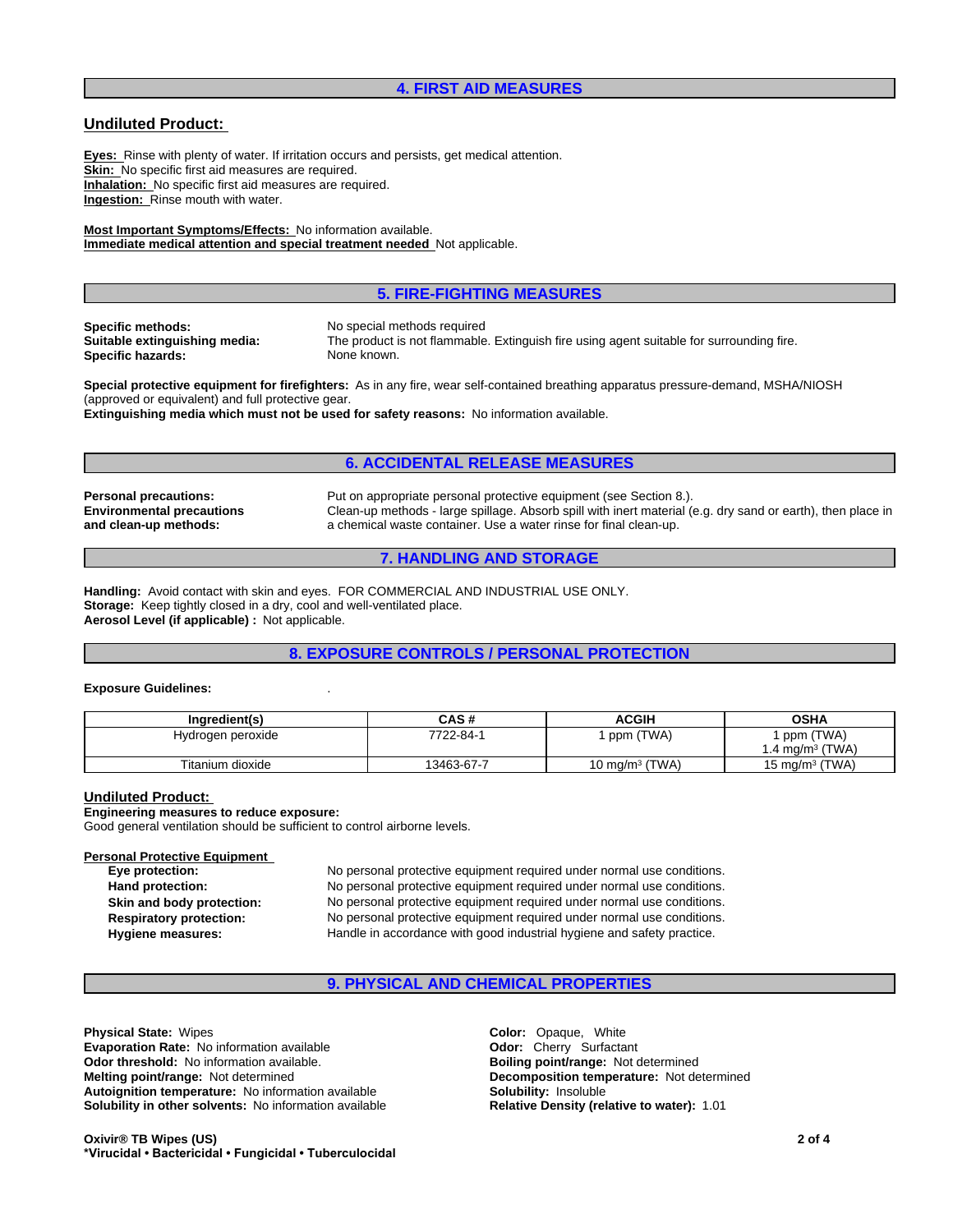**Explosion limits: - upper:** Not determined **- lower:** Not determined **Density:** 8.42 1.01 **Vapor density:** No information available **Bulk density:** No information available **Vapor pressure:** No information available.<br> **Flash point (°F):** >200°F > 93 °C **Partition coefficient (n-octanol/water):** N **Viscosity:** 0 No information available **Elemental Phosphorus:** 0.10 % by wt. **VOC:** 0 % \* **pH:** 3 **Flammability (Solid or Gas):** Not flammable **Corrosion to metals:** Not corrosive to metals **Sustained combustion:** Not applicable

**Partition coefficient (n-octanol/water):** No information available

\* - Title 17, California Code of Regulations, Division 3, Chapter 1, Subchapter 8.5, Article 2, Consumer Products, Sections 94508

#### **10. STABILITY AND REACTIVITY**

**Reactivity:** Not Applicable Stability: Not Applicable Stability: **Hazardous decomposition products:** None reasonably foreseeable.<br>**Materials to avoid:** Do not mix with any other proc **Conditions to avoid:** No information available.

The product is stable Do not mix with any other product or chemical unless specified in the use directions.

**11. TOXICOLOGICAL INFORMATION**

**Information on likely routes of exposure:** Skin contact, Inhalation, Eye contact

**Delayed, immediate, or chronic effects and symptoms from short and long-term exposure**

**Skin contact:** Unlikely to be irritant in normal use. **Eye contact:** May be mildly irritating to eyes. **Ingestion:** No information available. **Inhalation:** No information available. **Sensitization:** No known effects. **Target Organs (SE):** None known **Target Organs (RE):** None known

| Numerical measures of toxicity  |       |
|---------------------------------|-------|
| ATE - Oral (mg/kg):             | >5000 |
| ATE - Dermal (mg/kg):           | >5000 |
| ATE - Inhalatory, mists (mg/l): | >20   |

**12. ECOLOGICAL INFORMATION**

**Ecotoxicity:** No information available.

**Persistence and Degradability:** No information available.

**Bioaccumulation:** No information available.

#### **13. DISPOSAL CONSIDERATIONS**

Do not contaminate water, food, or feed by storage or disposal.

#### **Waste from residues / unused products (undiluted product):**

This product, as sold, if discarded or disposed, is not a hazardous waste according to Federal regulations (40 CFR 261.4 (b)(4)). Under RCRA, it is the responsibility of the user of the product to determine, at the time of disposal, whether the waste solution meets RCRA criteria for hazardous waste. Dispose in compliance with all Federal, state, provincial, and local laws and regulations.

**Pesticide Storage:** Refer to product label.